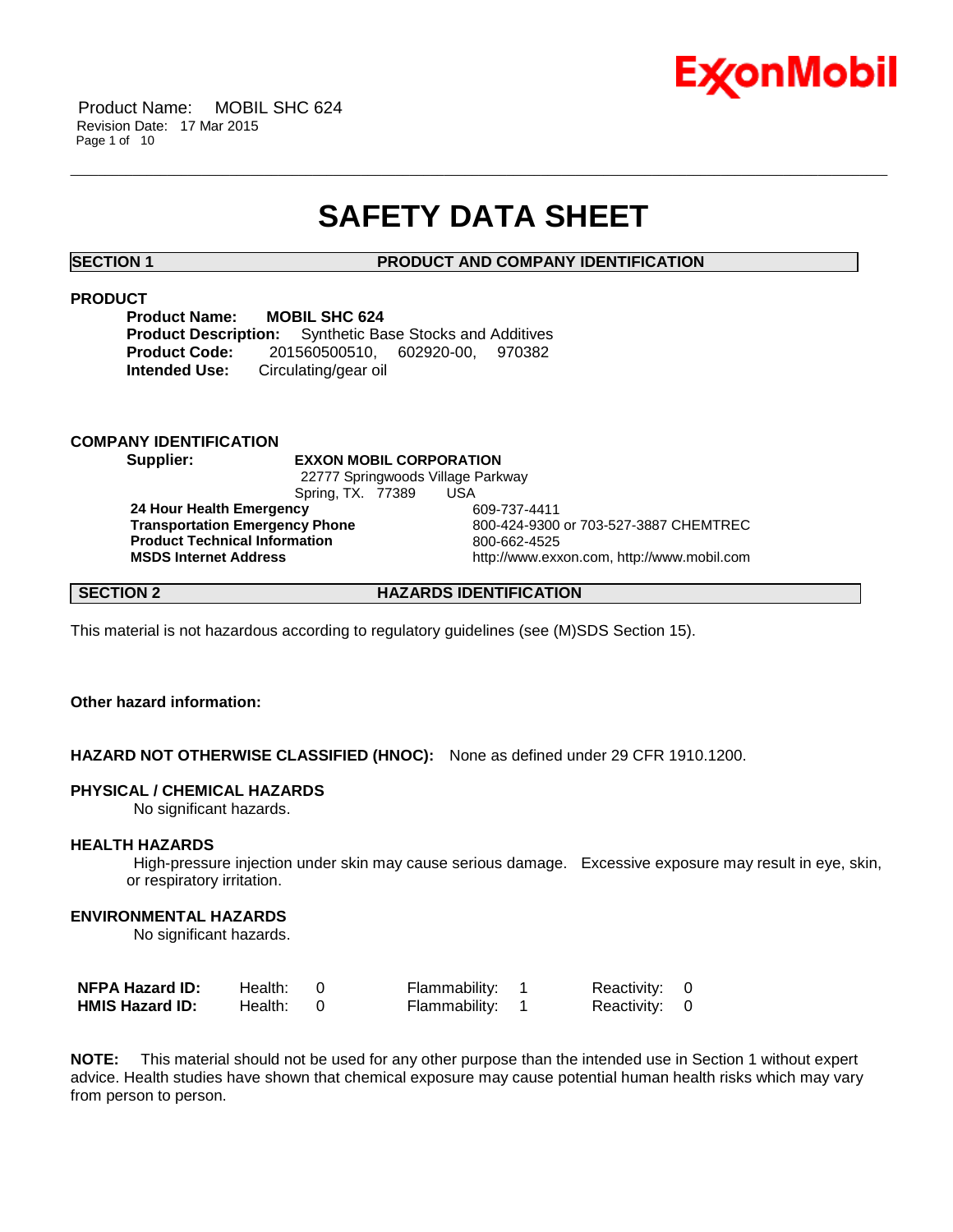

Product Name: MOBIL SHC 624 Revision Date: 17 Mar 2015 Page 2 of 10

### **SECTION 3 COMPOSITION / INFORMATION ON INGREDIENTS**

This material is defined as a mixture.

#### **Hazardous Substance(s) or Complex Substance(s) required for disclosure**

| <b>Name</b>                                | CAS#       | Concentration* | <b>GHS Hazard Codes</b>                   |
|--------------------------------------------|------------|----------------|-------------------------------------------|
| <b>11-DECENE. HOMOPOLYMER HYDROGENATED</b> | 68037-01-4 | 60 - < 70%     | H304                                      |
| <b>ITRIPHENYL PHOSPHATE</b>                | 115-86-6   | $0.1 - 5.1\%$  | $H400(M$ factor 1),<br>$H410(M$ factor 1) |

\_\_\_\_\_\_\_\_\_\_\_\_\_\_\_\_\_\_\_\_\_\_\_\_\_\_\_\_\_\_\_\_\_\_\_\_\_\_\_\_\_\_\_\_\_\_\_\_\_\_\_\_\_\_\_\_\_\_\_\_\_\_\_\_\_\_\_\_\_\_\_\_\_\_\_\_\_\_\_\_\_\_\_\_\_\_\_\_\_\_\_\_\_\_\_\_\_\_\_\_\_\_\_\_\_\_\_\_\_\_\_\_\_\_\_\_\_\_

\* All concentrations are percent by weight unless material is a gas. Gas concentrations are in percent by volume.

As per paragraph (i) of 29 CFR 1910.1200, formulation is considered a trade secret and specific chemical identity and exact percentage (concentration) of composition may have been withheld. Specific chemical identity and exact percentage composition will be provided to health professionals, employees, or designated representatives in accordance with applicable provisions of paragraph (i).

# **SECTION 4 FIRST AID MEASURES**

#### **INHALATION**

Remove from further exposure. For those providing assistance, avoid exposure to yourself or others. Use adequate respiratory protection. If respiratory irritation, dizziness, nausea, or unconsciousness occurs, seek immediate medical assistance. If breathing has stopped, assist ventilation with a mechanical device or use mouth-to-mouth resuscitation.

#### **SKIN CONTACT**

Wash contact areas with soap and water. If product is injected into or under the skin, or into any part of the body, regardless of the appearance of the wound or its size, the individual should be evaluated immediately by a physician as a surgical emergency. Even though initial symptoms from high pressure injection may be minimal or absent, early surgical treatment within the first few hours may significantly reduce the ultimate extent of injury.

# **EYE CONTACT**

Flush thoroughly with water. If irritation occurs, get medical assistance.

#### **INGESTION**

First aid is normally not required. Seek medical attention if discomfort occurs.

#### **SECTION 5 FIRE FIGHTING MEASURES**

#### **EXTINGUISHING MEDIA**

**Appropriate Extinguishing Media:** Use water fog, foam, dry chemical or carbon dioxide (CO2) to extinguish flames.

**Inappropriate Extinguishing Media:** Straight Streams of Water

#### **FIRE FIGHTING**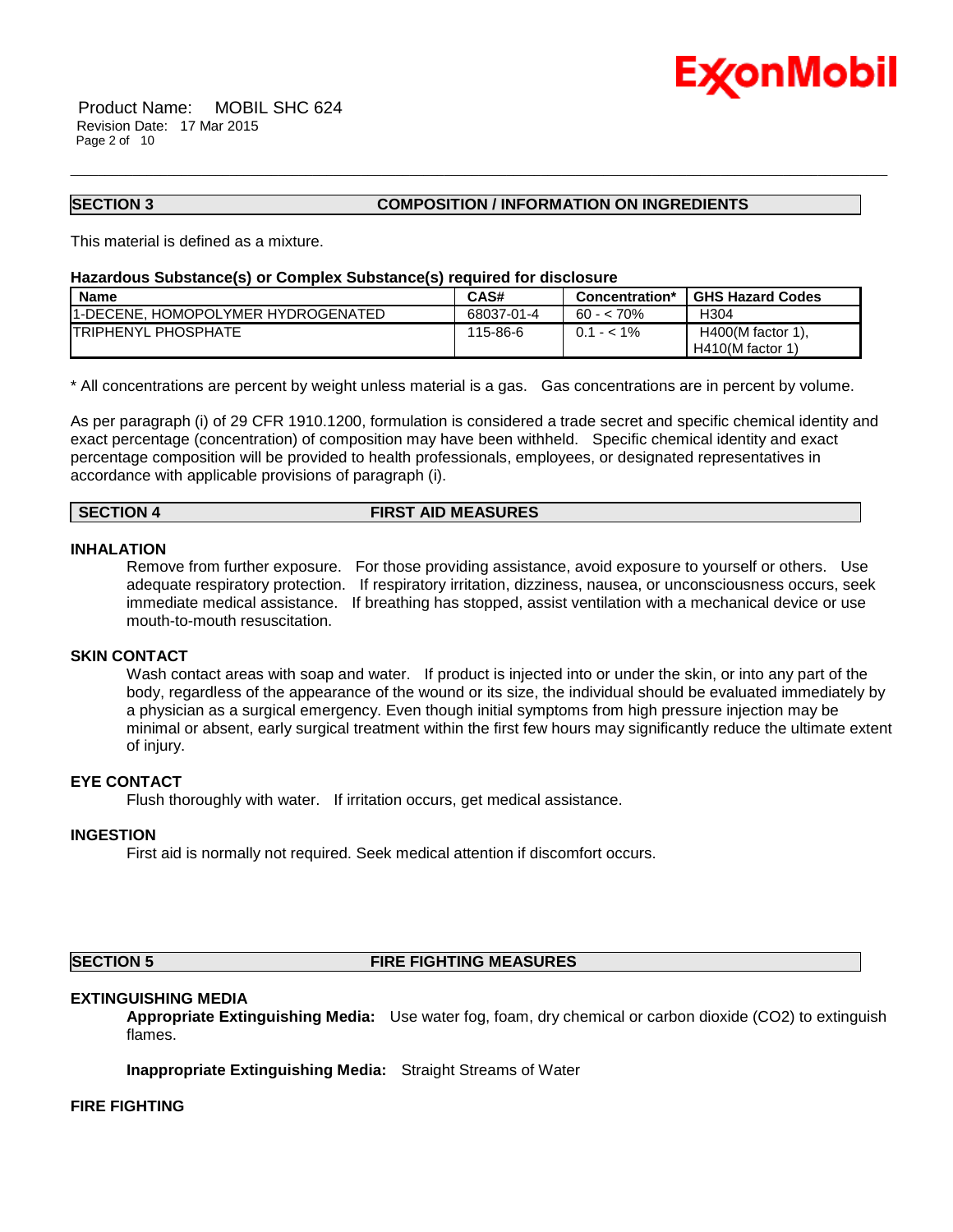

Product Name: MOBIL SHC 624 Revision Date: 17 Mar 2015 Page 3 of 10

> **Fire Fighting Instructions:** Evacuate area. Prevent runoff from fire control or dilution from entering streams, sewers, or drinking water supply. Firefighters should use standard protective equipment and in enclosed spaces, self-contained breathing apparatus (SCBA). Use water spray to cool fire exposed surfaces and to protect personnel.

\_\_\_\_\_\_\_\_\_\_\_\_\_\_\_\_\_\_\_\_\_\_\_\_\_\_\_\_\_\_\_\_\_\_\_\_\_\_\_\_\_\_\_\_\_\_\_\_\_\_\_\_\_\_\_\_\_\_\_\_\_\_\_\_\_\_\_\_\_\_\_\_\_\_\_\_\_\_\_\_\_\_\_\_\_\_\_\_\_\_\_\_\_\_\_\_\_\_\_\_\_\_\_\_\_\_\_\_\_\_\_\_\_\_\_\_\_\_

**Hazardous Combustion Products:** Incomplete combustion products, Aldehydes, Oxides of carbon, Smoke, Fume, Sulfur oxides

### **FLAMMABILITY PROPERTIES**

**Flash Point [Method]:** >210°C (410°F) [ASTM D-92] **Flammable Limits (Approximate volume % in air):** LEL: 0.9 UEL: 7.0 **Autoignition Temperature:** N/D

#### **SECTION 6 ACCIDENTAL RELEASE MEASURES**

#### **NOTIFICATION PROCEDURES**

In the event of a spill or accidental release, notify relevant authorities in accordance with all applicable regulations. US regulations require reporting releases of this material to the environment which exceed the applicable reportable quantity or oil spills which could reach any waterway including intermittent dry creeks. The National Response Center can be reached at (800)424-8802.

#### **PROTECTIVE MEASURES**

Avoid contact with spilled material. See Section 5 for fire fighting information. See the Hazard Identification Section for Significant Hazards. See Section 4 for First Aid Advice. See Section 8 for advice on the minimum requirements for personal protective equipment. Additional protective measures may be necessary, depending on the specific circumstances and/or the expert judgment of the emergency responders.

### **SPILL MANAGEMENT**

Land Spill: Stop leak if you can do it without risk. Recover by pumping or with suitable absorbent.

**Water Spill:** Stop leak if you can do it without risk. Confine the spill immediately with booms. Warn other shipping. Remove from the surface by skimming or with suitable absorbents. Seek the advice of a specialist before using dispersants.

Water spill and land spill recommendations are based on the most likely spill scenario for this material; however, geographic conditions, wind, temperature, (and in the case of a water spill) wave and current direction and speed may greatly influence the appropriate action to be taken. For this reason, local experts should be consulted. Note: Local regulations may prescribe or limit action to be taken.

#### **ENVIRONMENTAL PRECAUTIONS**

Large Spills: Dike far ahead of liquid spill for later recovery and disposal. Prevent entry into waterways, sewers, basements or confined areas.

# **SECTION 7 HANDLING AND STORAGE**

#### **HANDLING**

Prevent small spills and leakage to avoid slip hazard. Material can accumulate static charges which may cause an electrical spark (ignition source). When the material is handled in bulk, an electrical spark could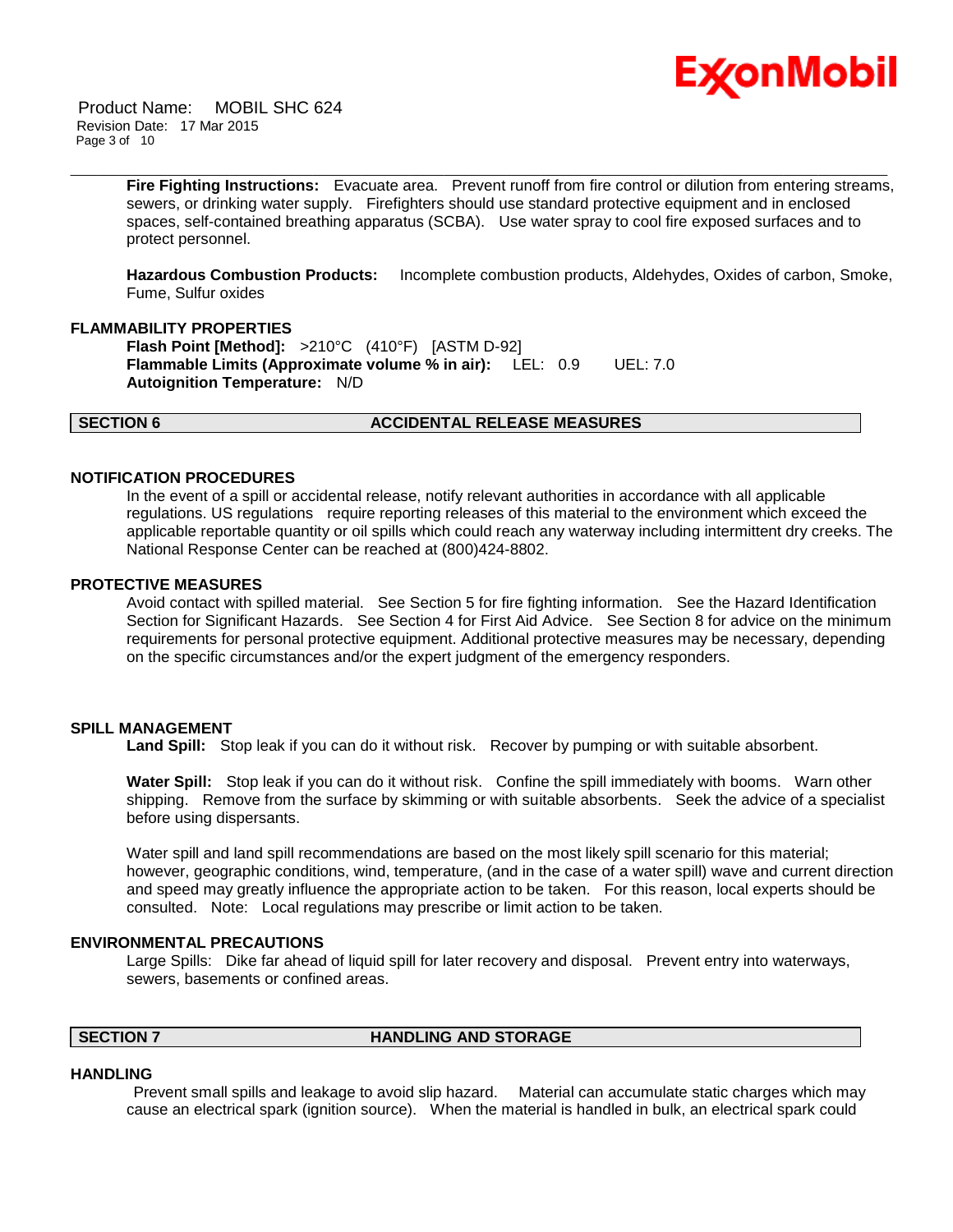

Product Name: MOBIL SHC 624 Revision Date: 17 Mar 2015 Page 4 of 10

> ignite any flammable vapors from liquids or residues that may be present (e.g., during switch-loading operations). Use proper bonding and/or ground procedures. However, bonding and grounds may not eliminate the hazard from static accumulation. Consult local applicable standards for guidance. Additional references include American Petroleum Institute 2003 (Protection Against Ignitions Arising out of Static, Lightning and Stray Currents) or National Fire Protection Agency 77 (Recommended Practice on Static Electricity) or CENELEC CLC/TR 50404 (Electrostatics - Code of practice for the avoidance of hazards due to static electricity).

\_\_\_\_\_\_\_\_\_\_\_\_\_\_\_\_\_\_\_\_\_\_\_\_\_\_\_\_\_\_\_\_\_\_\_\_\_\_\_\_\_\_\_\_\_\_\_\_\_\_\_\_\_\_\_\_\_\_\_\_\_\_\_\_\_\_\_\_\_\_\_\_\_\_\_\_\_\_\_\_\_\_\_\_\_\_\_\_\_\_\_\_\_\_\_\_\_\_\_\_\_\_\_\_\_\_\_\_\_\_\_\_\_\_\_\_\_\_

**Static Accumulator:** This material is a static accumulator.

# **STORAGE**

The container choice, for example storage vessel, may effect static accumulation and dissipation. Do not store in open or unlabelled containers.

# **SECTION 8 EXPOSURE CONTROLS / PERSONAL PROTECTION**

#### **EXPOSURE LIMIT VALUES**

#### **Exposure limits/standards (Note: Exposure limits are not additive)**

| <b>Substance Name</b>                        | Form                                | <b>Limit / Standard</b> |                  | <b>NOTE</b> | <b>Source</b> |                    |
|----------------------------------------------|-------------------------------------|-------------------------|------------------|-------------|---------------|--------------------|
| 1-DECENE, HOMOPOLYMER<br><b>HYDROGENATED</b> | Aerosols<br>(thoracic)<br>fraction) | TWA                     | $5 \text{ mg/m}$ |             | N/A           | ExxonMobil         |
| TRIPHENYL PHOSPHATE                          |                                     | <b>TWA</b>              | $3 \text{ ma/m}$ |             | N/A           | OSHA <sub>Z1</sub> |
| TRIPHENYL PHOSPHATE                          |                                     | <b>TWA</b>              | $3 \text{ mg/m}$ |             | N/A           | <b>ACGIH</b>       |

**Exposure limits/standards for materials that can be formed when handling this product:** When mists/aerosols can occur the following are recommended:  $5 \text{ mg/m}^3$  - ACGIH TLV (inhalable fraction),  $5 \text{ mg/m}^3$  - OSHA PEL.

NOTE: Limits/standards shown for guidance only. Follow applicable regulations.

No biological limits allocated.

# **ENGINEERING CONTROLS**

The level of protection and types of controls necessary will vary depending upon potential exposure conditions. Control measures to consider:

No special requirements under ordinary conditions of use and with adequate ventilation.

### **PERSONAL PROTECTION**

Personal protective equipment selections vary based on potential exposure conditions such as applications, handling practices, concentration and ventilation. Information on the selection of protective equipment for use with this material, as provided below, is based upon intended, normal usage.

**Respiratory Protection:** If engineering controls do not maintain airborne contaminant concentrations at a level which is adequate to protect worker health, an approved respirator may be appropriate. Respirator selection, use, and maintenance must be in accordance with regulatory requirements, if applicable. Types of respirators to be considered for this material include:

No special requirements under ordinary conditions of use and with adequate ventilation.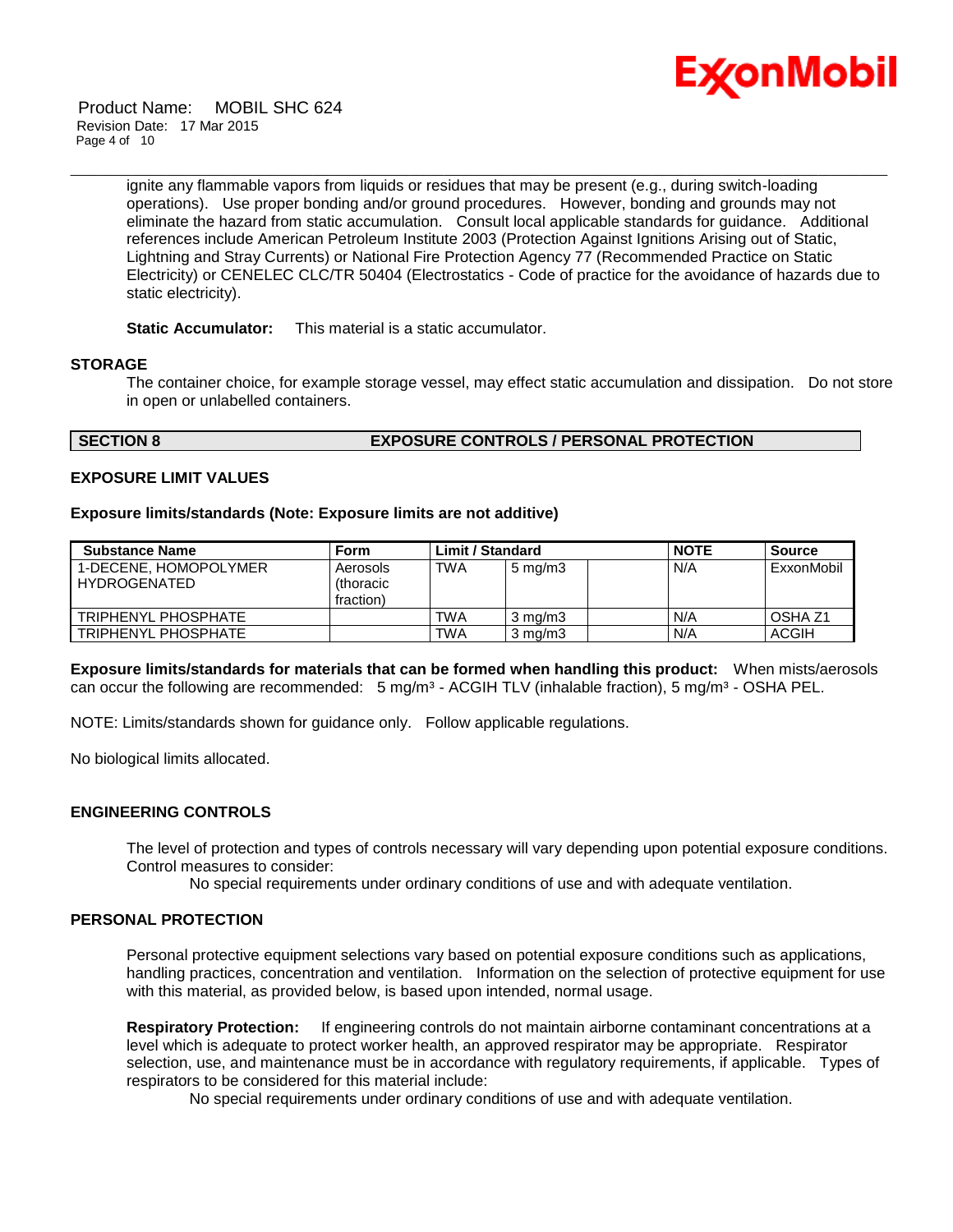

Product Name: MOBIL SHC 624 Revision Date: 17 Mar 2015 Page 5 of 10

> For high airborne concentrations, use an approved supplied-air respirator, operated in positive pressure mode. Supplied air respirators with an escape bottle may be appropriate when oxygen levels are inadequate, gas/vapor warning properties are poor, or if air purifying filter capacity/rating may be exceeded.

\_\_\_\_\_\_\_\_\_\_\_\_\_\_\_\_\_\_\_\_\_\_\_\_\_\_\_\_\_\_\_\_\_\_\_\_\_\_\_\_\_\_\_\_\_\_\_\_\_\_\_\_\_\_\_\_\_\_\_\_\_\_\_\_\_\_\_\_\_\_\_\_\_\_\_\_\_\_\_\_\_\_\_\_\_\_\_\_\_\_\_\_\_\_\_\_\_\_\_\_\_\_\_\_\_\_\_\_\_\_\_\_\_\_\_\_\_\_

**Hand Protection:** Any specific glove information provided is based on published literature and glove manufacturer data. Glove suitability and breakthrough time will differ depending on the specific use conditions. Contact the glove manufacturer for specific advice on glove selection and breakthrough times for your use conditions. Inspect and replace worn or damaged gloves. The types of gloves to be considered for this material include:

No protection is ordinarily required under normal conditions of use.

**Eye Protection:** If contact is likely, safety glasses with side shields are recommended.

**Skin and Body Protection:** Any specific clothing information provided is based on published literature or manufacturer data. The types of clothing to be considered for this material include:

No skin protection is ordinarily required under normal conditions of use. In accordance with good industrial hygiene practices, precautions should be taken to avoid skin contact.

**Specific Hygiene Measures:** Always observe good personal hygiene measures, such as washing after handling the material and before eating, drinking, and/or smoking. Routinely wash work clothing and protective equipment to remove contaminants. Discard contaminated clothing and footwear that cannot be cleaned. Practice good housekeeping.

#### **ENVIRONMENTAL CONTROLS**

Comply with applicable environmental regulations limiting discharge to air, water and soil. Protect the environment by applying appropriate control measures to prevent or limit emissions.

# **SECTION 9 PHYSICAL AND CHEMICAL PROPERTIES**

**Note: Physical and chemical properties are provided for safety, health and environmental considerations only and may not fully represent product specifications. Contact the Supplier for additional information.**

# **GENERAL INFORMATION**

**Physical State:** Liquid **Color:** Orange **Odor:** Characteristic **Odor Threshold:** N/D

#### **IMPORTANT HEALTH, SAFETY, AND ENVIRONMENTAL INFORMATION**

**Relative Density (at 15 °C):** 0.85 **Flammability (Solid, Gas):** N/A **Flash Point [Method]:** >210°C (410°F) [ASTM D-92] **Flammable Limits (Approximate volume % in air):** LEL: 0.9 UEL: 7.0 **Autoignition Temperature:** N/D **Boiling Point / Range:** > 316°C (600°F) **Decomposition Temperature:** N/D **Vapor Density (Air = 1):** > 2 at 101 kPa **Vapor Pressure:** < 0.013 kPa (0.1 mm Hg) at 20 °C **Evaporation Rate (n-butyl acetate = 1):** N/D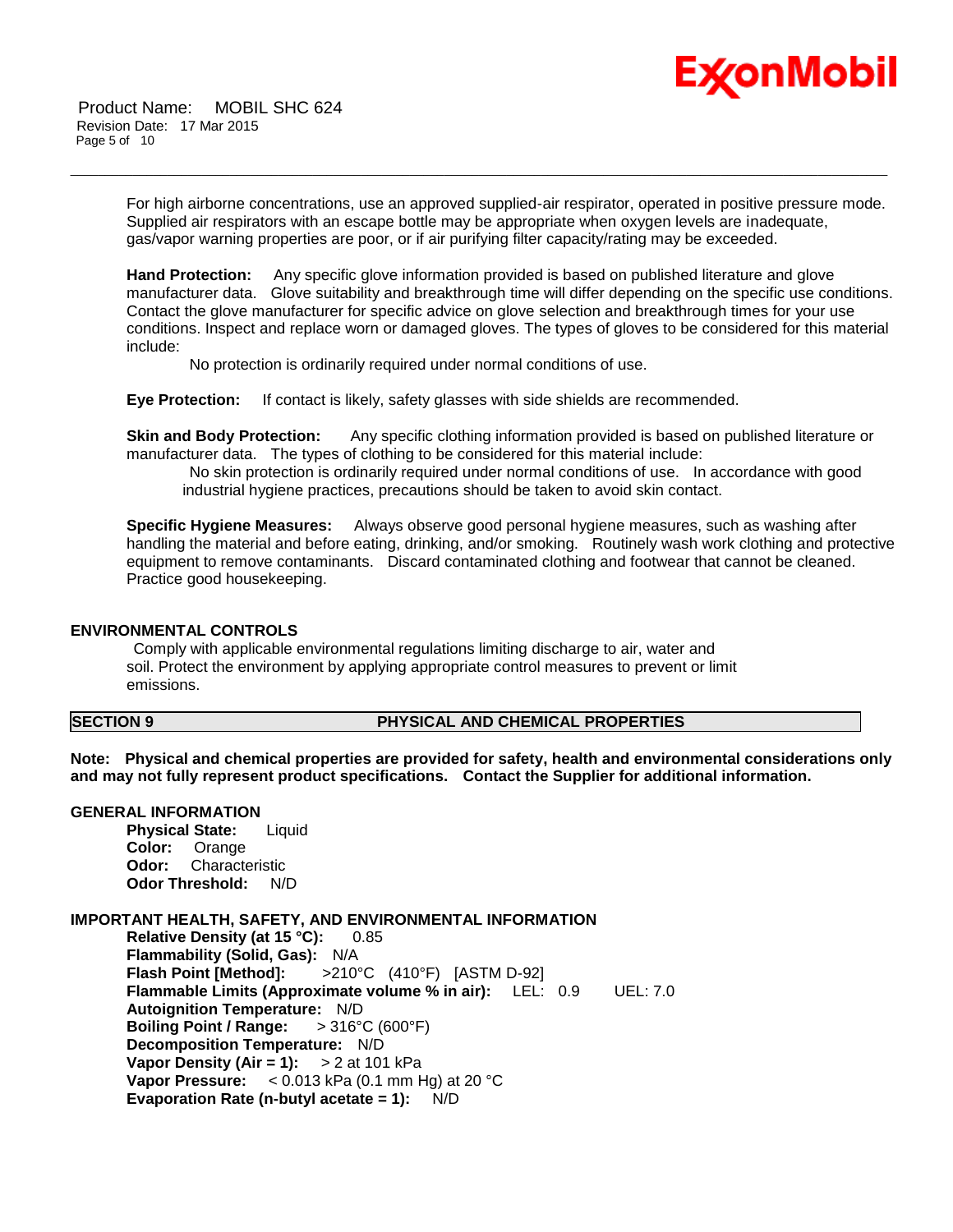

Product Name: MOBIL SHC 624 Revision Date: 17 Mar 2015 Page 6 of 10

> **pH:** N/A **Log Pow (n-Octanol/Water Partition Coefficient):** > 3.5 **Solubility in Water:** Negligible **Viscosity:** 32 cSt (32 mm2/sec) at 40 °C **Oxidizing Properties:** See Hazards Identification Section.

# **OTHER INFORMATION**

**Freezing Point:** N/D **Melting Point:** N/A **Pour Point:** -48°C (-54°F)

# **SECTION 10 STABILITY AND REACTIVITY**

\_\_\_\_\_\_\_\_\_\_\_\_\_\_\_\_\_\_\_\_\_\_\_\_\_\_\_\_\_\_\_\_\_\_\_\_\_\_\_\_\_\_\_\_\_\_\_\_\_\_\_\_\_\_\_\_\_\_\_\_\_\_\_\_\_\_\_\_\_\_\_\_\_\_\_\_\_\_\_\_\_\_\_\_\_\_\_\_\_\_\_\_\_\_\_\_\_\_\_\_\_\_\_\_\_\_\_\_\_\_\_\_\_\_\_\_\_\_

**REACTIVITY:** See sub-sections below.

**STABILITY:** Material is stable under normal conditions.

**CONDITIONS TO AVOID:** Excessive heat. High energy sources of ignition.

**MATERIALS TO AVOID:** Strong oxidizers

**HAZARDOUS DECOMPOSITION PRODUCTS:** Material does not decompose at ambient temperatures.

**POSSIBILITY OF HAZARDOUS REACTIONS:** Hazardous polymerization will not occur.

### **SECTION 11 TOXICOLOGICAL INFORMATION**

### **INFORMATION ON TOXICOLOGICAL EFFECTS**

| <b>Hazard Class</b>                                               | <b>Conclusion / Remarks</b>                                                                       |
|-------------------------------------------------------------------|---------------------------------------------------------------------------------------------------|
| <b>Inhalation</b>                                                 |                                                                                                   |
| Acute Toxicity: No end point data for<br>lmaterial.               | Minimally Toxic. Based on assessment of the components.                                           |
| Irritation: No end point data for material.                       | Negligible hazard at ambient/normal handling temperatures.                                        |
| Ingestion                                                         |                                                                                                   |
| Acute Toxicity: No end point data for<br>lmaterial.               | Minimally Toxic. Based on assessment of the components.                                           |
| <b>Skin</b>                                                       |                                                                                                   |
| Acute Toxicity: No end point data for<br>lmaterial.               | Minimally Toxic. Based on assessment of the components.                                           |
| Skin Corrosion/Irritation: No end point data<br>lfor material.    | Negligible irritation to skin at ambient temperatures. Based on<br>assessment of the components.  |
| Eye                                                               |                                                                                                   |
| Serious Eye Damage/Irritation: No end point<br>data for material. | May cause mild, short-lasting discomfort to eyes. Based on<br>assessment of the components.       |
| Sensitization                                                     |                                                                                                   |
| Respiratory Sensitization: No end point data<br>lfor material.    | Not expected to be a respiratory sensitizer.                                                      |
| Skin Sensitization: No end point data for<br>lmaterial.           | Not expected to be a skin sensitizer. Based on assessment of the<br>components.                   |
| Aspiration: Data available.                                       | Not expected to be an aspiration hazard. Based on<br>physico-chemical properties of the material. |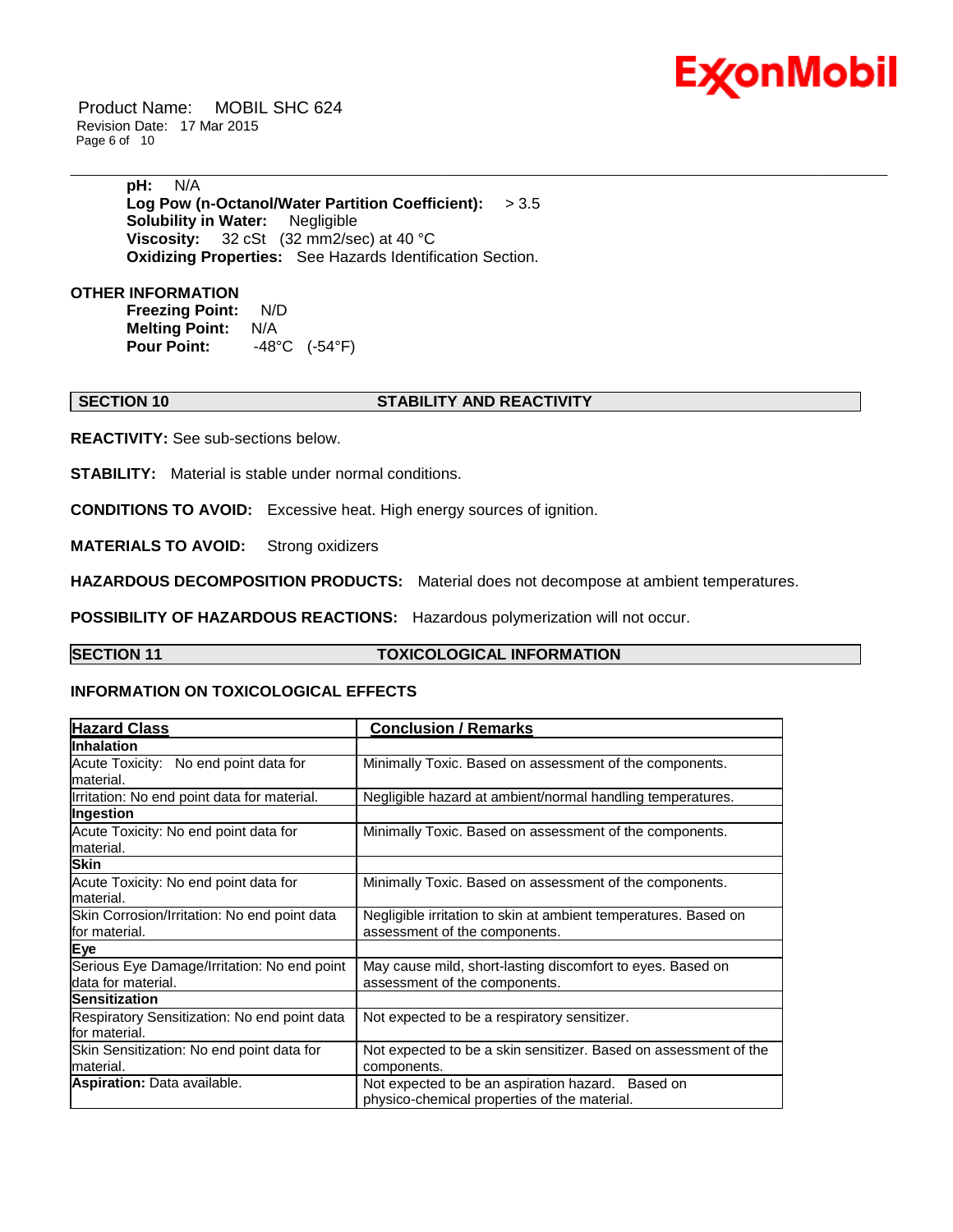

Product Name: MOBIL SHC 624 Revision Date: 17 Mar 2015 Page 7 of 10

| Germ Cell Mutagenicity: No end point data                 | Not expected to be a germ cell mutagen. Based on assessment of                                                    |
|-----------------------------------------------------------|-------------------------------------------------------------------------------------------------------------------|
| for material.                                             | the components.                                                                                                   |
| Carcinogenicity: No end point data for                    | Not expected to cause cancer. Based on assessment of the                                                          |
| material.                                                 | components.                                                                                                       |
| Reproductive Toxicity: No end point data<br>for material. | Not expected to be a reproductive toxicant. Based on assessment<br>of the components.                             |
| Lactation: No end point data for material.                | Not expected to cause harm to breast-fed children.                                                                |
| <b>Specific Target Organ Toxicity (STOT)</b>              |                                                                                                                   |
| Single Exposure: No end point data for<br>material.       | Not expected to cause organ damage from a single exposure.                                                        |
| Repeated Exposure: No end point data for<br>material.     | Not expected to cause organ damage from prolonged or repeated<br>exposure. Based on assessment of the components. |

# **OTHER INFORMATION**

# **Contains:**

Synthetic base oils: Not expected to cause significant health effects under conditions of normal use, based on laboratory studies with the same or similar materials. Not mutagenic or genotoxic. Not sensitizing in test animals and humans.

# **The following ingredients are cited on the lists below:** None.

|                | --REGULATORY LISTS SEARCHED-- |                 |  |
|----------------|-------------------------------|-----------------|--|
| $1 =$ NTP CARC | $3 = IARC 1$                  | $5 = IARC2B$    |  |
| $2 = NTP$ SUS  | $4 = IARC 2A$                 | $6 = OSHA CARC$ |  |

# **SECTION 12 ECOLOGICAL INFORMATION**

The information given is based on data available for the material, the components of the material, and similar materials.

# **ECOTOXICITY**

 Material -- Not expected to be harmful to aquatic organisms. Material -- Not expected to demonstrate chronic toxicity to aquatic organisms.

# **MOBILITY**

 Base oil component -- Low solubility and floats and is expected to migrate from water to the land. Expected to partition to sediment and wastewater solids.

# **ECOLOGICAL DATA**

**Ecotoxicity**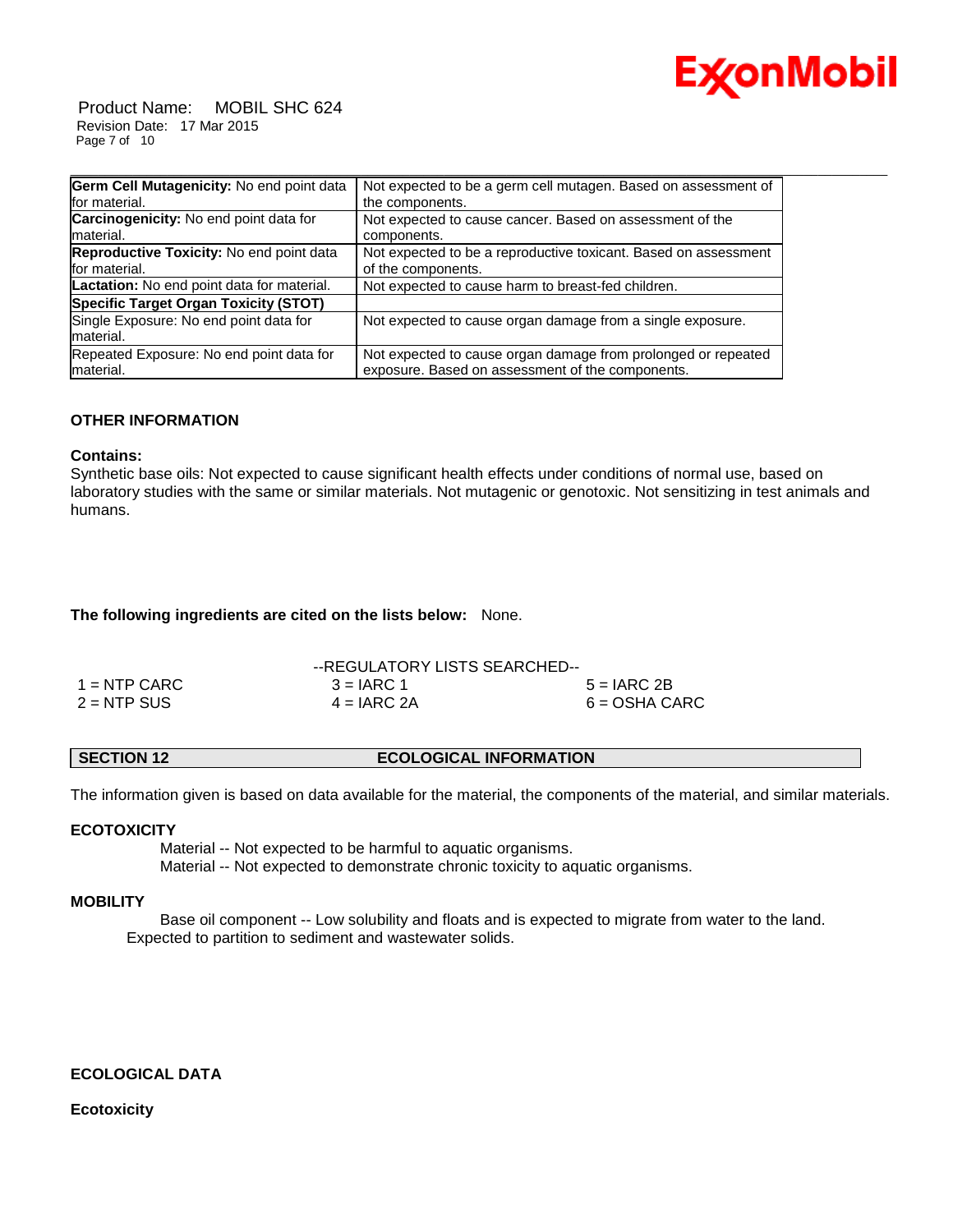

Product Name: MOBIL SHC 624 Revision Date: 17 Mar 2015 Page 8 of 10

| <b>Test</b>                     | <b>Duration</b>     | <b>Organism Type</b>   | <b>Test Results</b>                        |
|---------------------------------|---------------------|------------------------|--------------------------------------------|
| <b>Aquatic - Acute Toxicity</b> | 96 hour(s)          | Oncorhynchus<br>mykiss | LL50 1003 mg/l: data for similar materials |
| Aquatic - Chronic Toxicity      | $21 \text{ day}(s)$ | Daphnia magna          | NOELR 1 mg/l: data for similar materials   |

# **SECTION 13 DISPOSAL CONSIDERATIONS**

Disposal recommendations based on material as supplied. Disposal must be in accordance with current applicable laws and regulations, and material characteristics at time of disposal.

# **DISPOSAL RECOMMENDATIONS**

Product is suitable for burning in an enclosed controlled burner for fuel value or disposal by supervised incineration at very high temperatures to prevent formation of undesirable combustion products. Protect the environment. Dispose of used oil at designated sites. Minimize skin contact. Do not mix used oils with solvents, brake fluids or coolants.

# **REGULATORY DISPOSAL INFORMATION**

RCRA Information: The unused product, in our opinion, is not specifically listed by the EPA as a hazardous waste (40 CFR, Part 261D), nor is it formulated to contain materials which are listed as hazardous wastes. It does not exhibit the hazardous characteristics of ignitability, corrositivity or reactivity and is not formulated with contaminants as determined by the Toxicity Characteristic Leaching Procedure (TCLP). However, used product may be regulated.

**Empty Container Warning** Empty Container Warning (where applicable): Empty containers may contain residue and can be dangerous. Do not attempt to refill or clean containers without proper instructions. Empty drums should be completely drained and safely stored until appropriately reconditioned or disposed. Empty containers should be taken for recycling, recovery, or disposal through suitably qualified or licensed contractor and in accordance with governmental regulations. DO NOT PRESSURISE, CUT, WELD, BRAZE, SOLDER, DRILL, GRIND, OR EXPOSE SUCH CONTAINERS TO HEAT, FLAME, SPARKS, STATIC ELECTRICITY, OR OTHER SOURCES OF IGNITION. THEY MAY EXPLODE AND CAUSE INJURY OR DEATH.

| <b>SECTION 14</b> | <b>TRANSPORT INFORMATION</b> |
|-------------------|------------------------------|
|                   |                              |

- **LAND (DOT):** Not Regulated for Land Transport
- **LAND (TDG):** Not Regulated for Land Transport
- **SEA (IMDG):** Not Regulated for Sea Transport according to IMDG-Code

**Marine Pollutant:** No

**AIR (IATA):** Not Regulated for Air Transport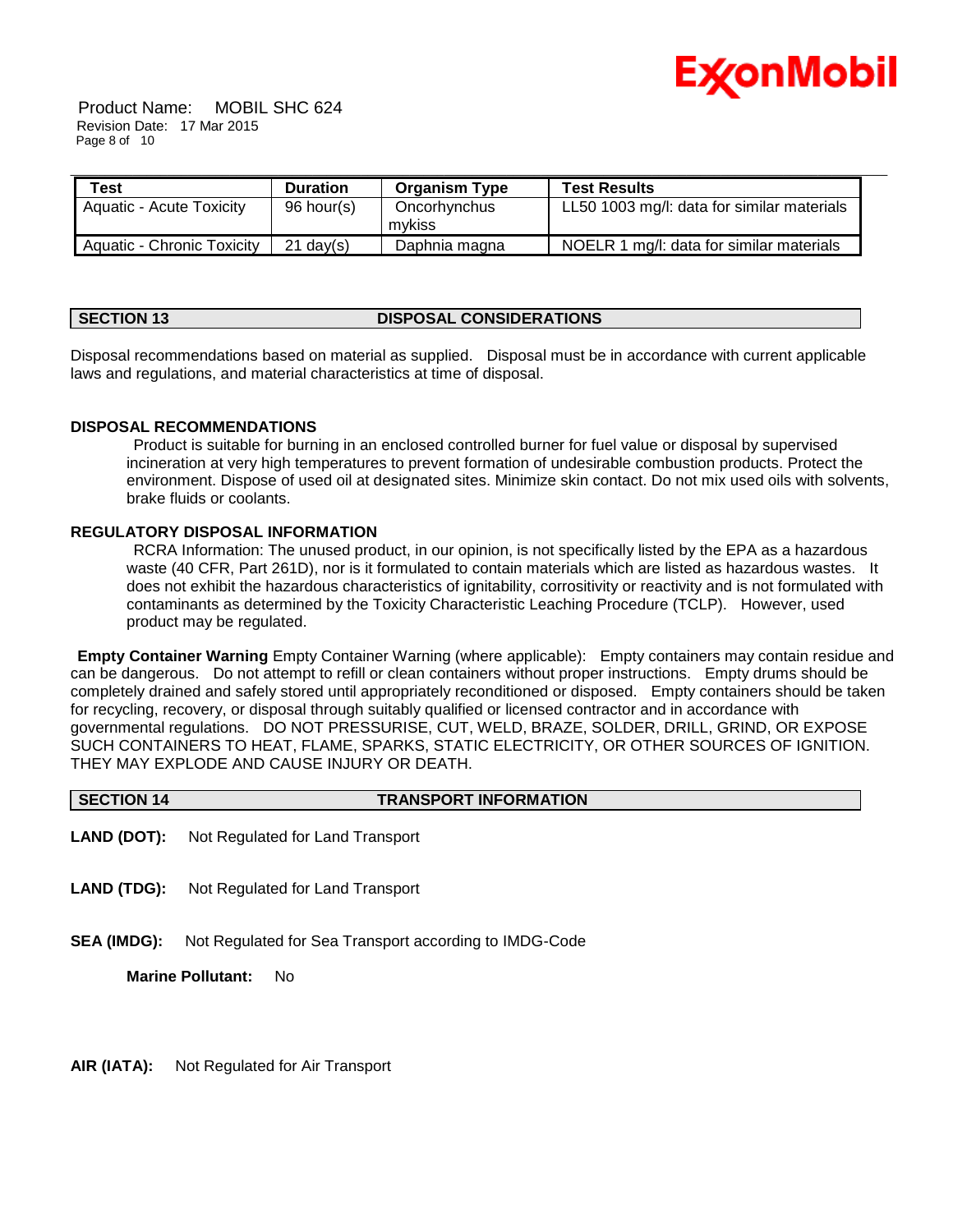

Product Name: MOBIL SHC 624 Revision Date: 17 Mar 2015 Page 9 of 10

\_\_\_\_\_\_\_\_\_\_\_\_\_\_\_\_\_\_\_\_\_\_\_\_\_\_\_\_\_\_\_\_\_\_\_\_\_\_\_\_\_\_\_\_\_\_\_\_\_\_\_\_\_\_\_\_\_\_\_\_\_\_\_\_\_\_\_\_\_\_\_\_\_\_\_\_\_\_\_\_\_\_\_\_\_\_\_\_\_\_\_\_\_\_\_\_\_\_\_\_\_\_\_\_\_\_\_\_\_\_\_\_\_\_\_\_\_\_ **SECTION 15 REGULATORY INFORMATION** 

**OSHA HAZARD COMMUNICATION STANDARD:** This material is not considered hazardous in accordance with OSHA HazCom 2012, 29 CFR 1910.1200.

**Listed or exempt from listing/notification on the following chemical inventories:** TSCA  **Special Cases:**

| Inventory   | <b>Status</b>              |
|-------------|----------------------------|
| <b>AICS</b> | -<br>Apply<br>Restrictions |

# **PRODUCT REGISTRATION STATUS:** USA

**EPCRA SECTION 302:** This material contains no extremely hazardous substances.

# **SARA (311/312) REPORTABLE HAZARD CATEGORIES:** None.

**SARA (313) TOXIC RELEASE INVENTORY:** This material contains no chemicals subject to the supplier notification requirements of the SARA 313 Toxic Release Program.

#### **The following ingredients are cited on the lists below:**

| <b>Chemical Name</b>             | <b>CAS Number</b> | <b>List Citations</b> |
|----------------------------------|-------------------|-----------------------|
| <b>PHENOL,</b>                   | 118-82-1          |                       |
| $4,4$ -METHYLENEBIS(2,6-BIS(1,1- |                   |                       |
| DIMETHYLETHYL)-                  |                   |                       |

|                 | --REGULATORY LISTS SEARCHED-- |                     |               |  |  |
|-----------------|-------------------------------|---------------------|---------------|--|--|
| $1 = ACGIH ALL$ | $6 = TSCA 5a2$                | $11 = CA$ P65 REPRO | $16 = MN$ RTK |  |  |
| $2 = ACGIH A1$  | $7 = TSCA5e$                  | $12$ = CA RTK       | $17 = NJ RTK$ |  |  |
| $3 = ACGIH A2$  | $8 = TSCA6$                   | $13 = IL$ RTK       | $18 = PA RTK$ |  |  |
| $4 = OSHA Z$    | $9 = TSCA 12b$                | $14 = LA RTK$       | $19 = R1 RTK$ |  |  |
| $5 = TSCA 4$    | $10 = CA$ P65 CARC            | $15 = M1293$        |               |  |  |

Code key: CARC=Carcinogen; REPRO=Reproductive

**SECTION 16 OTHER INFORMATION**

 $N/D = Not determined$ ,  $N/A = Not$  applicable

# **KEY TO THE H-CODES CONTAINED IN SECTION 3 OF THIS DOCUMENT (for information only):**

H304: May be fatal if swallowed and enters airways; Aspiration, Cat 1

H400: Very toxic to aquatic life; Acute Env Tox, Cat 1

H410: Very toxic to aquatic life with long lasting effects; Chronic Env Tox, Cat 1

# **THIS SAFETY DATA SHEET CONTAINS THE FOLLOWING REVISIONS:**